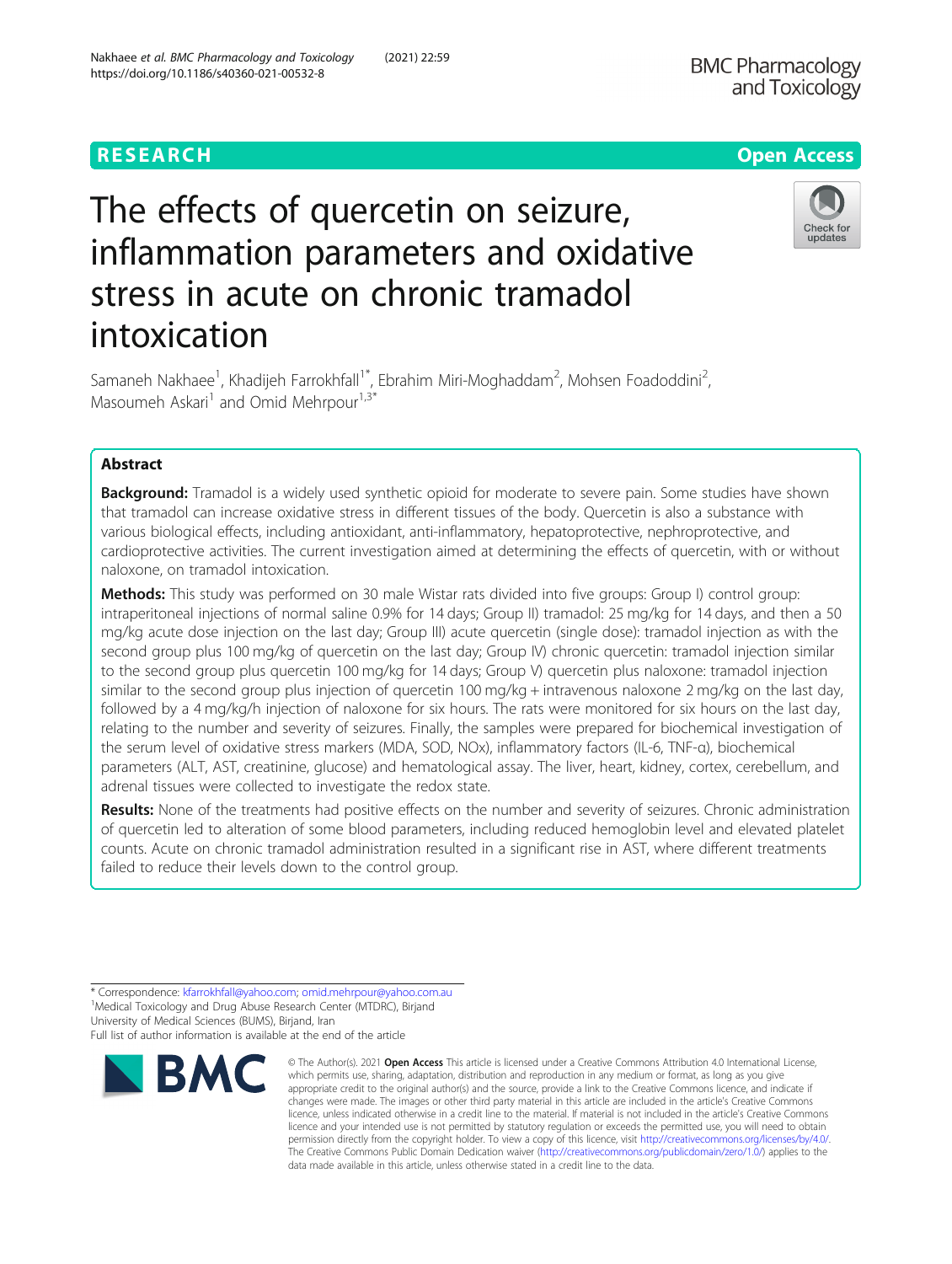Conclusion: chronic administration of quercetin showed decreased oxidative/nitrosative stress in the liver, kidney, adrenal, and heart tissues. Quercetin plus naloxone decreased oxidative stress in the heart and adrenal tissues, but adverse effects on the brain cortex and hepatic function. Single-dose quercetin reduced cardiac oxidative stress.

Keywords: Acute on chronic, Inflammation, Oxidative stress, Quercetin, Tramadol

#### Background

Tramadol (TRM) is a central analgesic that is mostly used in moderate to severe pain. Its analgesic effect results from its having an agonist function on opioid receptors and inhibiting the reuptake of serotonin and norepinephrine ([1,](#page-8-0) [2](#page-8-0)). Today, Tramadol has become one of the most widely used drugs globally, resulting in increased toxicity, complications, and mortality ([3,](#page-8-0) [4\)](#page-8-0). A tramadol overdose can lead to impaired consciousness, seizure and possible damages, agitation, respiratory depression, and serotonin syndrome ([4](#page-8-0), [5\)](#page-8-0). Further, longterm use of this synthetic opioid is associated with addiction as well as physical and psychological dependence, which, despite therapeutic effects, can affect different organs of the body [\(3](#page-8-0)). Tramadol may cause self-limiting tonic-clonic seizures within 4–6 h after administration. Some pathways like inhibitory effects on gammaaminobutyric acid (GABA) receptors, the serotonin, nitric oxide, opioid, and glutaminergic pathways, have been proposed in tramadol-induced seizures ([4,](#page-8-0) [6\)](#page-8-0).

Studies have shown that oxidative stress is one of the critical causes of damages in tramadol toxicity  $(6-8)$  $(6-8)$  $(6-8)$  $(6-8)$ . Tramadol can induce a high regulation of lipid peroxidation, inflammation, and apoptosis markers. Also, it can alter neurotransmission in the rat cerebrum ([9\)](#page-8-0).

Furthermore, chronic consumption of it has shown histological disorders, such as increased apoptosis in the brain cortex of rats through developing oxidative stress ([3,](#page-8-0) [10](#page-8-0)). In cases of tramadol poisoning, choosing the right therapy can be challenging. Naloxone, as an opioid antagonist, is used to prevent respiratory depression caused by non-synthetic opioids. However, there are contradictory studies about its usage in tramadol toxicity and its effect on seizures  $(11)$  $(11)$ . In addition to typical chemical drugs that may be used for tramadol toxicity, other compounds that have shown beneficial effects in similar situations may prove helpful during toxicity with this widely used drug. Therefore, it will be substantially useful to design strategies to prevent toxicity with this drug on different systems and limit its medical complications. Quercetin is a flavonoid present in fruits and vegetables to which various therapeutic and protective properties have been attributed [\(12](#page-8-0), [13](#page-9-0)). Quercetin has multiple advantageous effects against oxidative stressrelated diseases. This substance has multiple biological effects due to its antioxidant, anti-inflammatory, hepatoprotective, and anti-apoptotic properties as well as neuroprotective potential [\(12](#page-8-0), [13](#page-9-0)). The protective effects of this substance have also been shown on the heart  $(14-16)$  $(14-16)$  $(14-16)$  $(14-16)$  $(14-16)$ .

Quercetin has several phenolic hydroxyl groups that have strong antioxidant activity. It has been reported to be a potent ROS cleanser that can modulate oxidative parameters ([17\)](#page-9-0). For instance, it enhances superoxide dismutase activities, catalase, glutathione peroxidase, and glutathione levels. Also, it can reduce the malondialdehyde's serum levels. Besides, quercetin increased nitric oxide synthase activity. It also can increase nitric oxide levels in serum [\(18\)](#page-9-0). Also, neuroprotective effects of quercetin on various central nervous system disorders like memory impairment ([19](#page-9-0), [20](#page-9-0)) and seizure ([12,](#page-8-0) [13](#page-9-0), [21\)](#page-9-0) have been documented. The previous study results showed that quercetin reduced kainic acid-induced seizures by reducing GABA gene expression [\(12](#page-8-0)). Also, some earlier studies showed that quercetin has antiseizure activity in acute and chronic models of kindling induced using pentylenetetrazole (PTZ) ([13,](#page-9-0) [20](#page-9-0)). Chronic administration of quercetin (20–50 mg/kg/orally) in the case of ethanol withdrawal showed a protective effect against PTZ seizures ([22](#page-9-0)). However, in another study, it was found that quercetin could not protect against seizures induced by N-methyl D-aspartate (NMDA) in rats. It has been suggested that quercetin may have proconvulsant effect ([23\)](#page-9-0). The protective effects of quercetin in lead, methylmercury, and tungsten toxicity have been reported [\(24](#page-9-0)). However, its protective effects concerning tramadol administration have remained understudied. Due to the positive effects of quercetin on seizures, its effects on the GABA receptor and its well-known systemic antioxidant/anti-inflammatory properties, the present study was designed to confirm the hypothesis that this phenolic compound can have a protective mechanism against tramadol-induced seizures. Also, the possible oxidant/antioxidant effect on other tissues and hematological parameters was monitored. Furthermore, the present study examined the effects of quercetin alone and naloxone (a commonly used opioid receptor antagonist in the case of tramadol-induced seizures) in acute tramadol administration.

# Methods

# Animals and materials

This study was performed on 30 male Wistar rats (body weight: 200–250 g, 12 weeks) procured from the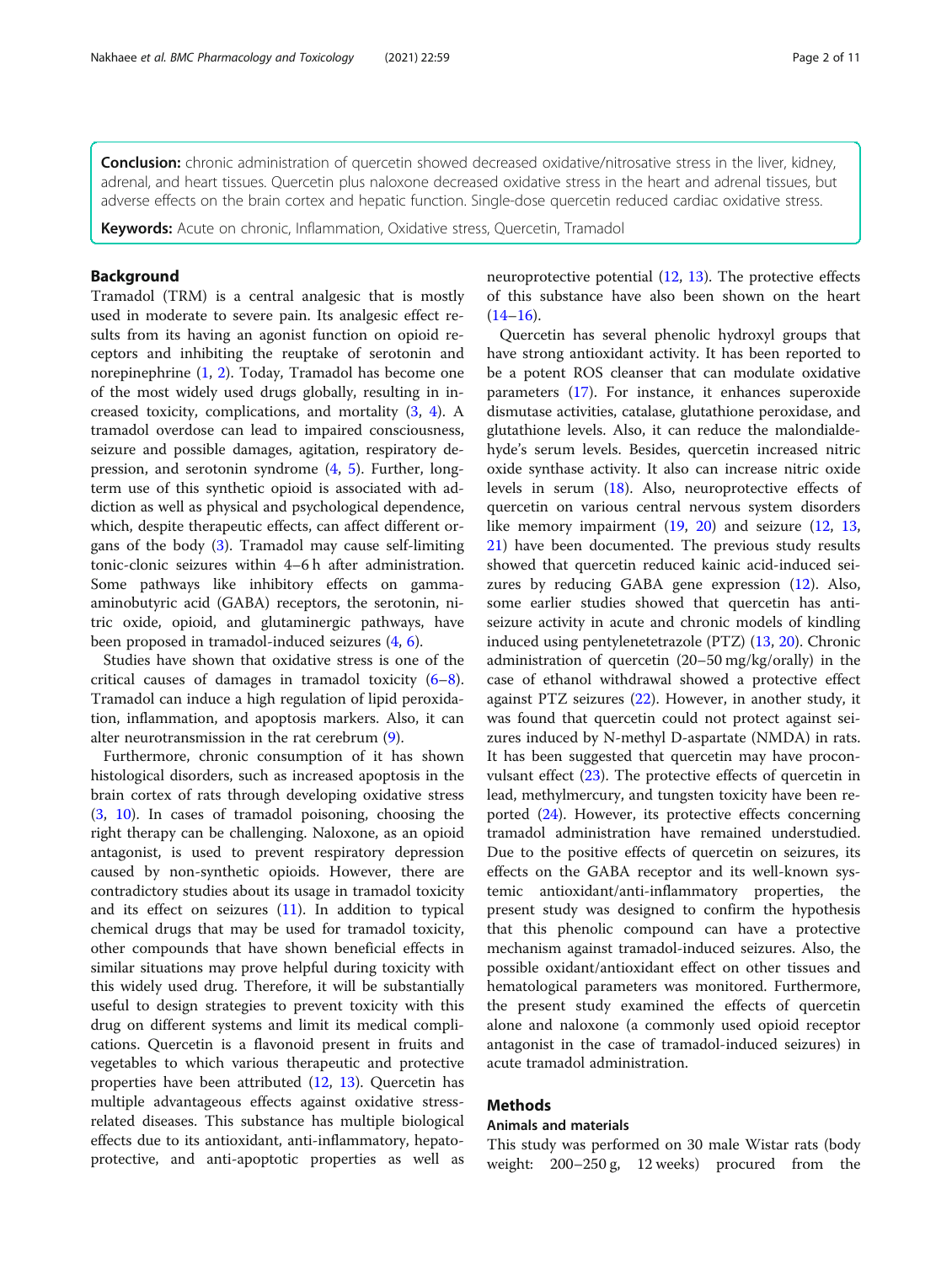department for keeping laboratory animals at Birjand University of medical sciences. The animals were subject to standard laboratory conditions (constant room temperature:  $22 \pm 2$  °C), the light-dark cycle of 12 h, and free access to food and water. All experiments and treatments of rats were conducted according to the international laws of handling laboratory animals. The study protocol was also confirmed by the ethics committee of Birjand University of medical sciences (code: IR.BUMS.- REC.1397.194). Sigma-Aldrich supplied quercetin (Q4951-10G), Naloxone (PHR1802-300MG), and pentobarbital (P3761-5G) while tramadol was purchased from Temad Co. (Iran, Karaj). Quercetin and naloxone were dissolved in DMSO while tramadol was in normal saline. The sample size calculation is the basis of the mathematical formula for "Group Comparison" design for animal studies ([25\)](#page-9-0). Healthy animals with normal behavior and activity from the same species, genders, weighing 200 to 250 g, and 12 weeks were included. Previously used rats in other experiments were not included. Exclusion criteria were considered as death during experiments and animals with aberrant behavior.

#### Experimental design

After one week of adaptation to laboratory conditions, the animals were randomly assigned into five 6-member groups.

Group I (Control group): Normal saline 0.9%, intraperitoneally (IP) for 14 days.

Group II (Tramadol group): 25 mg/kg tramadol, IP for 14 days followed by acute administration of 50 mg/kg tramadol IP on the last day (the final dose of the last day: 75 mg/kg).

Group III (Acute quercetin group) (single dose): tramadol 25 mg/kg IP for 14 days. On the last day, acute IP injection of 50 mg/kg tramadol + quercetin 100 mg/kg IP following tramadol injection.

Group IV (Chronic quercetin group): 25 mg/kg tramadol IP + 100 mg/kg quercetin IP for 14 days, followed by 50 mg/kg tramadol IP on the last day [\(12,](#page-8-0) [13\)](#page-9-0).

Group V (Quercetin plus naloxone group): 25 mg/kg tramadol IP for 14 days and on the last day, 50 mg/kg tramadol IP + 100 mg/kg quercetin IP + 2 mg/kg intravenous naloxone  $+4$  mg/kg/h naloxone for 6 h.

The rats were monitored for six hours on the last day for the number and severity of seizures. Seizure severity was rated according to the Racine criteria. In stage 1, rats were immobile, with closed eyes and facial clonus, whereas the hair around the nose was shaking. In stage 2, rats showed head-shaking accompanied by more severe facial clonus. In stage 3, rats experienced forelimb clonus. In stage 4, rats rose on their hind legs and exhibited bilateral forelimb clonus. In stage 5, rats rose on their hind legs, had no balance, fell, and underwent generalized tonic-clonic seizures ([4\)](#page-8-0). Video camera recorded all behavioral tests. A trained observer afterward analyzed videos. The researcher was aware of the rats' experimental group, but a researcher, blinded to the group allocation, carried out statistical analysis and outcome assessment.

#### Analyses of different parameters

Twenty-four hours after the last injection (for 12–14 h of fasting), the rats were sacrificed. 24 h after the end of the experiments, rats were profoundly anesthetized with 60 mg/kg sodium pentobarbital (Sigma-Aldrich, Germany, P 3761-5G) intraperitoneally before euthanization.

Then, blood specimens were taken from the heart. The serum was obtained through centrifugation and stored at − 20 °C until used. The EDTA-containing blood samples were used to determine complete blood count (CBC). The obtained serum was used to investigate biochemical (ALT, AST, creatinine, glucose), inflammatory (TNF-a, Interleukin-6), and oxidative stress (MDA, NOx, SOD) parameters. An IL-6 concentration was measured using a rat ELISA kit (ZellBio GmbH; Germany, Cat.No: ZB-10135C-R9648, the assay's sensitivity: 2.5 ng/L). Also, Serum TNF-a was measured using a rat ELISA kit (Diaclone, France, Cat No:865.000.096); intra-and interassay coefficients of variations (CVs) were 8.2 and 6.5%, respectively. The liver, heart, kidney, cortex, cerebellum, and adrenal tissues were excised immediately and kept at − 80 °C until the time of analysis. The tissues were homogenized via a phosphate buffer cold solution (1:10, ph 7.7) by a homogenizer (MICCRA-D1, Germany) while being immersed in an ice bath. Next, the homogenated tissues were centrifuged at 15000 rpm for 20 min, where their supernatant was isolated. Homogenization and centrifugation were done carefully and in the same way in all samples. The serum and tissue concentration of NOx (nitrate and nitrite) was measured through the Griess reaction as previously described [\(26](#page-9-0)–[28\)](#page-9-0). As a byproduct of lipid peroxidation, the levels of thiobarbituric acid–reactive substances (TBARS) were determined using Uchiyama and Mihara's method ([29\)](#page-9-0). MDA is the final product of the peroxidation of fatty acids, which creates a colored complex when combined with thiobarbituric acid (TBA). Based on the reaction with this acid at acidic pH at 90–100 °C, the absorption of the pink product resulting from the reaction was measured using spectrophotometry at the wavelength of 532 nm. A Nasdox™–Superoxide Dismutase Non-Enzymatic kit (Code: NS-15033, Navandsalamat, Iran) was employed to measure the level of superoxide dismutase (SOD). This test is based on inhibiting the pyrogallol autooxidation reaction, where the absorbance was read via an ELISA reader at the wavelength of 405 nm. It was then placed in the following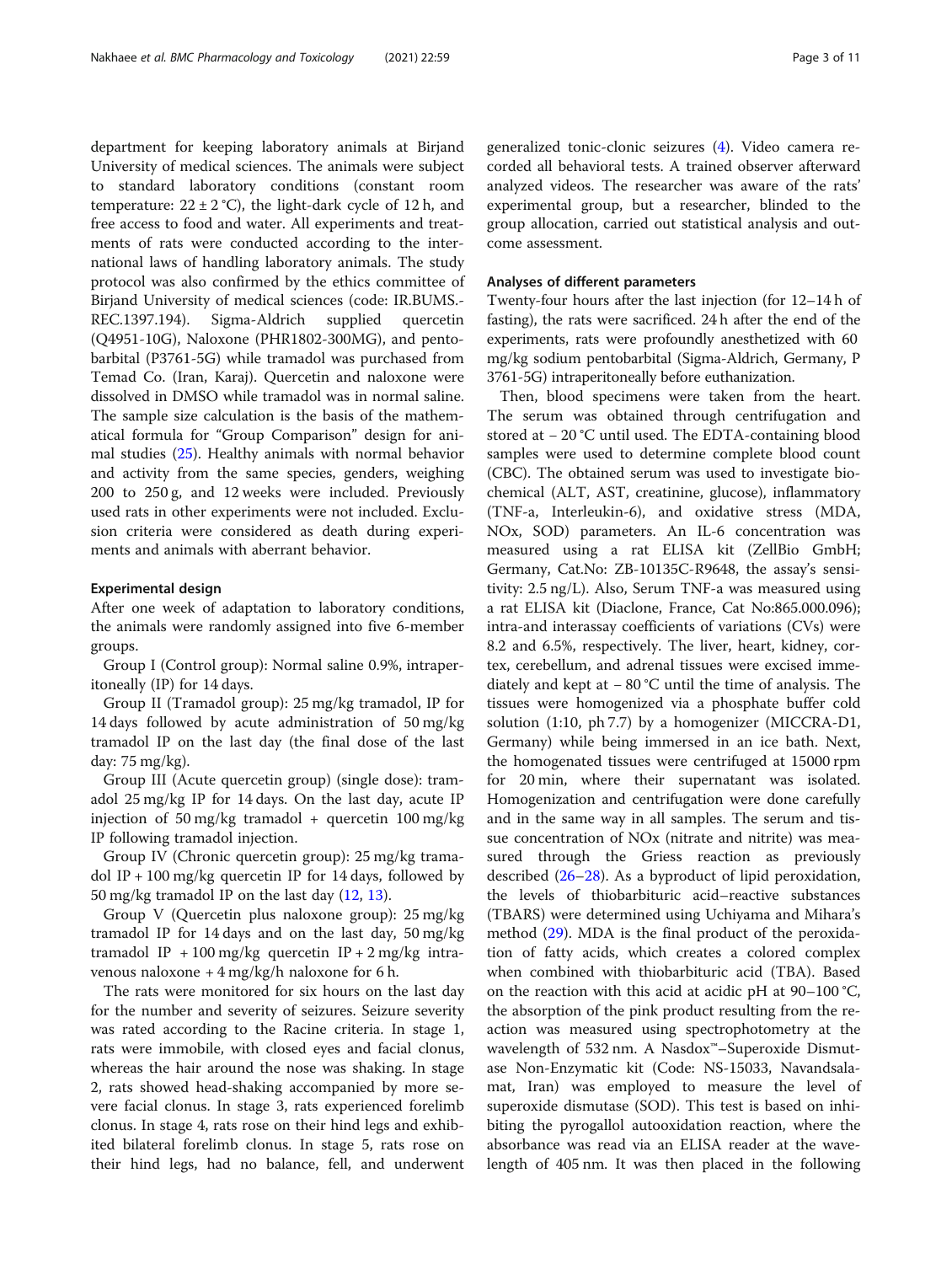formula as sample SOD activity  $(U/ml) = \frac{OD \text{ test}}{OD \text{ control}} \times$ 200. All samples of a test variable were assessed together to minimize the interassay coefficient of variation measurement.

#### Statistical analysis

After collection, the data were introduced into SPSS 16. The assumption of data normality was investigated via the Shapiro Wilk test. In order to compare the means in the groups, the one-way ANOVA plus the Bonferroni post hoc test was used. In the case of abnormal data distribution, the Kruskal Wallis test and Dunn-Bonferroni test were employed.  $P < 0.05$  was considered statistically significant. All data were included in the analysis.

#### Results

### Biometrical data

In this study, one case of mortality was observed in the chronic quercetin (Group IV) and quercetin plus naloxone (Group V) groups. Before and after the intervention, the rats' average weights were  $218.08 \pm 18.8$  and  $259.7 \pm 18.8$ 34.6 g, respectively, whereas there was no difference between the groups before the study ( $p > 0.05$ ). However, at the end of the study, the mean weight of the chronic quercetin group (Group IV) was significantly lower than that of the tramadol and control groups. Further, the chronic injection of quercetin for this group lowered the heart weight considerably compared to other groups (Table 1). Kidney and liver weight were similar in control, tramadol, and different treatment groups (Table 1). The ratio of tissue weight to body weight did not differ between groups. ( $p > 0.05$ ).

#### Behavioral parameters

The results of this study showed that the number of seizures in all experimental groups was significantly higher than that of the control group  $(p < 0.05)$  (Fig. [1](#page-4-0)). However, none of the treatments significantly affected the number and severity of seizures compared to the tramadol group ( $p > 0.05$ ).

#### Hematologic and biochemical parameters

Chronic administration of quercetin resulted in an alteration of some blood parameters, such as reduced hemoglobin level and elevated platelet counts. In this regard, the chronic quercetin group's median hemoglobin was significantly lower than that of the tramadol, singledose quercetin, and quercetin plus naloxone groups. On the other hand, the mean platelet count was significantly higher in the chronic quercetin group than in others. Furthermore, the mean white blood count was higher in the single-dose quercetin group than in control. The administration of naloxone and a single dose of quercetin (100 mg) resulted in a significantly increased ALT level compared to the chronic quercetin group (Group IV). Further, the AST/ALT ratio was prominently higher in all groups than in control. However, the treatment did not affect the serum level of glucose and creatinine (Table [2\)](#page-5-0).

### Inflammatory parameter and antioxidant enzyme activity of serum

The level of interleukin 6 (IL-6) did not significantly differ between groups. The serum concentration of TNF-a was significantly higher in chronic quercetin and quercetin-naloxone groups compared to the control group. The nitric oxide, TBARS, and SOD levels of the serum did not differ between the groups  $(p > 0.05)$ (Table [3\)](#page-5-0).

# The concentration of nitric oxide metabolites (NOx) in different tissues

Tramadol significantly increased NOx in the kidneys; however, it had no effect on the liver, heart, brain, or adrenal tissues. A quercetin injection (100 mg) along with

|  |  |  | Table 1 Weight of rats and organ weight in different experimental groups |  |
|--|--|--|--------------------------------------------------------------------------|--|
|  |  |  |                                                                          |  |

| <b>Variables</b>                          | Control                  | <b>Tramadol</b>          | Tramadol + single<br><b>Ouercetin</b> | Tramadol + chronic<br>quercetin | Tramadol + single Quercetin +<br><b>Naloxone</b> |  |
|-------------------------------------------|--------------------------|--------------------------|---------------------------------------|---------------------------------|--------------------------------------------------|--|
| Weight of rats before<br>intervention (g) | $719.1 + 9.02$           | $216.8 \pm 15.5$         | $217.2 + 21.5$                        | $216.7 \pm 27.8$                | $220.6 + 18.2$                                   |  |
| Weight of rats after<br>intervention (g)  | $271.7 + 15.7$           | $271.6 \pm 20.8$         | $265.2 \pm 23.19$                     | $229.33 \pm 33.7$ ***           | $264.37 \pm 4.52$                                |  |
| Weight of liver (g)                       | $9.1 \pm 0.9$            | $8.8 \pm 1$              | $8.05 + 0.3$                          | $8.7 \pm 0.3$                   | $9.4 \pm 0.6$                                    |  |
| Weight of kidney (g)                      | $1.7 \pm 0.5$            | $1.8 \pm 0.1$            | $1.8 + 0.3$                           | $1.8 \pm 0.1$                   | $1.8 \pm 0.6$                                    |  |
| Weight of heart (g)                       | 0.82<br>$[0.79, 0.88]$ + | 0.85<br>$[0.83, 0.91]$ † | $0.87$ [0.83,0.88] $\dagger$          | $0.75$ [0.71,0.8]               | $0.86[0.86, 0.86]$ †                             |  |

Statistical comparison between groups was made using one-way ANOVA followed by Bonferroni posthoc or Kruskal Wallis test and Dunn-Bonferroni post hoc  $p < 0.05$  significant as compared to the **control group** 

 $** p < 0.05$  significant as compared to **tramadol group** 

 $\uparrow$   $p$  < 0.05 significant as compared to Tramadol + chronic Quercetin group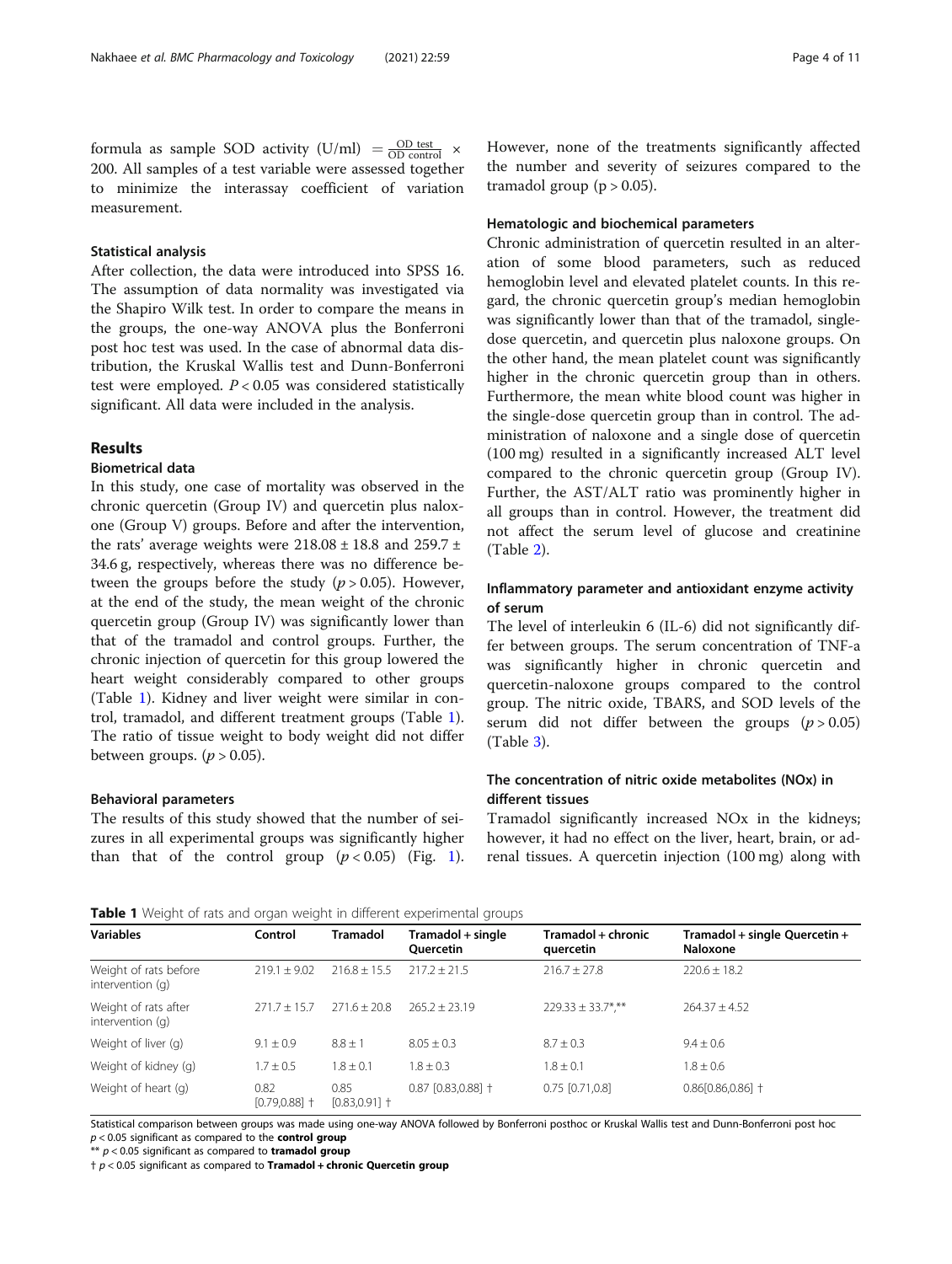<span id="page-4-0"></span>

tramadol for 14 days significantly decreased the liver's nitric oxide level and restored the high NOx level following a tramadol injection in the kidney. There was a significantly higher NOx level in the acute quercetin and chronic quercetin groups than in the quercetin/naloxone group in the heart tissue. On the other hand, in the cortex, the nitric oxide level of the quercetin/naloxone group was significantly higher than in control, the acute quercetin, and chronic quercetin groups.

#### Oxidative stress parameters of different tissues

The TBARS in adrenal tissue was significantly lower in a single dose and naloxone groups (III and V) than in control; it was also lower in the chronic quercetin group (IV) than in the control and tramadol groups. All of the three treatment methods in the adrenal tissue reduced the TBARS similarly. Further, the level of this factor was lower in the heart tissue of all groups than in the control, suggesting the antioxidant effects of all interventions. A significant rise of the TBARS in the liver tissue of the single-dose quercetin group (III) over tramadol and other treatment groups (II, IV, and V) indicates the pro-oxidant effects of acute quercetin. In kidney and brain tissue, the TBARS was similar among all groups. Tramadol administration with different treatments did not affect the SOD activity in different studied tissues  $(Table 4)$  $(Table 4)$ .

# **Discussion**

#### Biometrical data

In the current study, we investigated quercetin's beneficial effects on tramadol overdose. Based on our information, this is the first study that assessed the effects of this flavonoid on tramadol intoxication. After the experimental period, the rats in the TRM + chronic quercetin group showed body weight loss and decreased heart weight. This result was reported in some previous studies [\(30](#page-9-0)). Differences in reports can be observed, however, depending on the experimental model and doses. One study investigated the effects of oral quercetin treatment on experimental renovascular hypertension in Wistar rats (10 mg/kg) within five weeks. According to the results, the treatment did not lead to kidney or heart weight variations compared to untreated controls [\(31](#page-9-0)). The examination did not reveal any alterations in food and water consumption, body weights, or organ weight of Swiss mice at any doses of flavonoids (30, 300, or 3000 mg/kg for 28 days) [\(32](#page-9-0)). One other study revealed that a 25 mg administration of quercetin/day within 28 days, as 0.5% of the diet, had an insignificant impact on Swiss mice's body or organ weight gains compared to a control group ([33\)](#page-9-0). Organ weight can critically indicate an experimental compound effect, and a substantial difference in the weight of organs may happen in treated and control animals if no morphological variation occurs [\(34](#page-9-0)).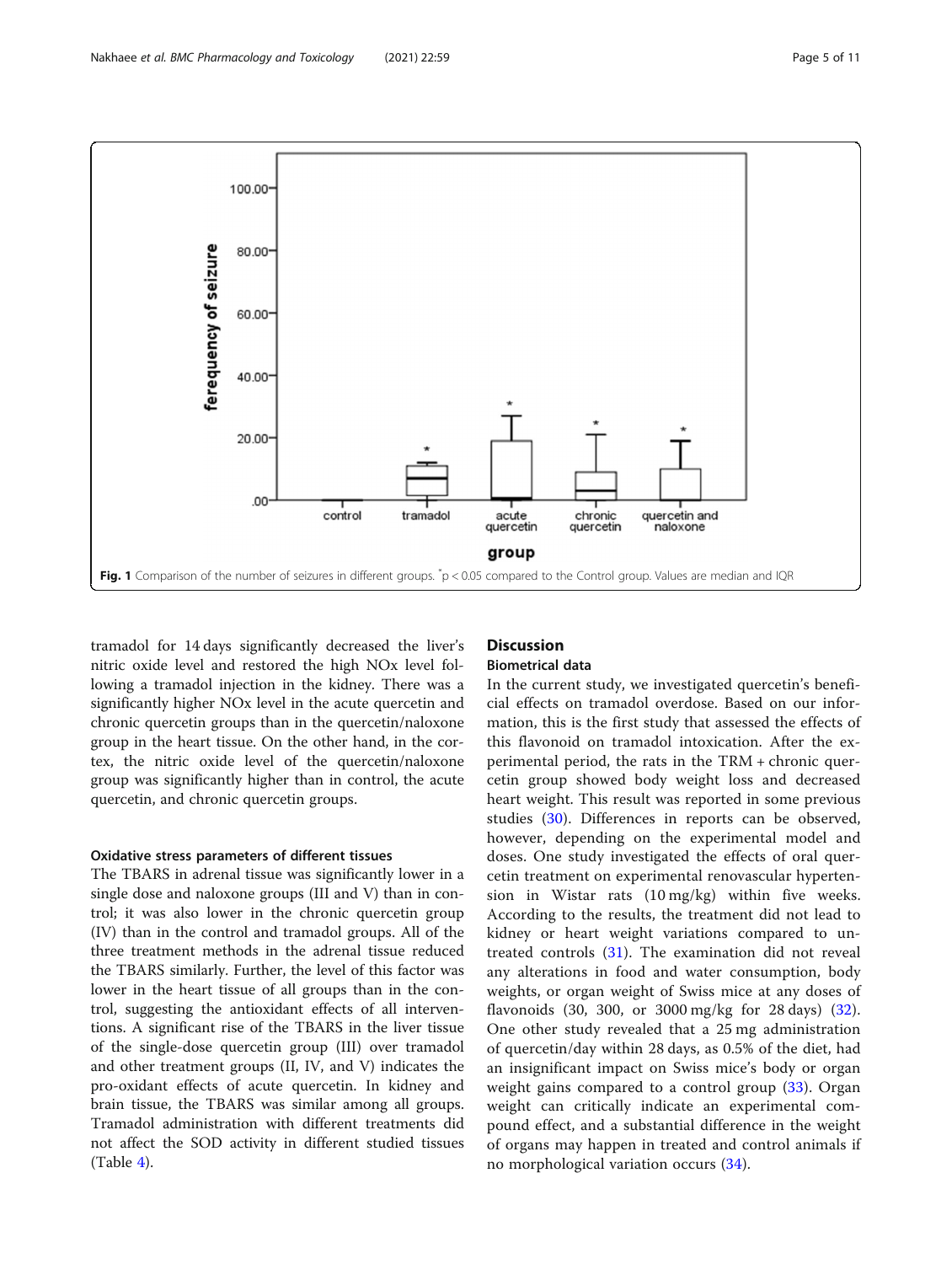<span id="page-5-0"></span>

| <b>Table 2</b> hematologic and biochemical parameters in different experimental groups |  |  |  |
|----------------------------------------------------------------------------------------|--|--|--|
|                                                                                        |  |  |  |

| <b>Variables</b>                | Control                   | Tramadol               | Tramadol + single<br>Quercetin          | Tramadol + chronic<br>Quercetin | Tramadol + single Quercetin +<br>Naloxone |
|---------------------------------|---------------------------|------------------------|-----------------------------------------|---------------------------------|-------------------------------------------|
| WBC10*3/µL                      | $3.12 \pm 0.9$            | $4.02 \pm 1.3$         | $5.8 \pm 1.4$ *                         | $5.2 \pm 1.4$                   | $4.8 \pm 1.3$                             |
| RBC 10*6/µL                     | $8.5 \pm 0.9$             | $8.98 \pm 0.4$         | $9.2 \pm 0.3$                           | $8.34 \pm 0.5$                  | $9.23 \pm 0.4$                            |
| $HGB$ (g/dL)                    | $14.9$ [13.1,<br>15.25    | $^{+}$                 | 14.7 [14.25,15.75] 15.3 [14.85, 16.2] + | 13.45 [13.05,14.05]             | 15.5 [14.97, 15.95] †                     |
| <b>HCT (%)</b>                  | 45.5[40.85,46.9]          | 46.1 [43.65,<br>48.15] | 47.1[45.1, 49.65]                       | 41.15 [40.55,44.17]             | 47.15 [46.5, 48.7]                        |
| PLT $(10*3/\mu L)$              | $516.7 \pm 21.7 +$        | $478.2 \pm 46.51 +$    | $516.8 \pm 69.5$ †                      | $727.16 \pm 58.04$              | $412.5 \pm 38.31 +$                       |
| $MCV$ ( $\mu$ m <sup>*</sup> 3) | 51.8[51.2,52.7]           | 50.7 [50.6, 51.95]     | 51.4[50, 52.85]                         | 50.05 [49.65, 51.9]             | 50.7 [50.47, 50.7]                        |
| MCHC (g/dL)                     | 32.5[32,32.7]             | 32.7 [32, 32.95]       | 32.9[32.3, 33.05]                       | 32.35 [31.82, 32.7]             | 32.7 [32, 33.17]                          |
| $MCH$ (pg)                      | $16.84 \pm 0.2$           | $16.62 \pm 0.3$        | $16.82 \pm 0.4$                         | $16.28 \pm 0.4$                 | $16.77 \pm 0.4$                           |
| LYM (%)                         | $64.2 \pm 7.7$            | $66.2 \pm 9.4$         | $52.1 \pm 14.6$                         | $52 \pm 9.1$                    | $61.5 \pm 9.7$                            |
| <b>MON</b> (%)                  | $0.62 \pm 0.4$            | $0.66 \pm 0.4$         | $1.44 \pm 0.9$                          | $1.76 \pm 0.5$                  | $1.47 \pm 0.8$                            |
| <b>NEU (%)</b>                  | $32 \pm 7.9$              | $31 \pm 10.5$          | $44.2 \pm 15.4$                         | $43.7 \pm 8.1$                  | $34.5 \pm 10.6$                           |
| EOS (%)                         | $2.4 \pm 1.3$             | $1.96 \pm 2.3$         | $0.9 \pm 0.1$                           | $0.8 \pm 0.6$                   | $1.57 \pm 0.2$                            |
| BAS (%)                         | $1.7$ [0.07, 2.1]         | $2.4$ [0, 3.3]         | $3.2$ [0.1, 5.5]                        | $2.9$ [0.4, 4.7]                | $2.9$ [0.3, 3.5]                          |
| NEU/LYM<br>ratio                | $0.51 \pm 0.1$            | $0.49 \pm 0.2$         | $0.94 \pm 0.4$                          | $0.87 \pm 0.2$                  | $0.59 \pm 0.2$                            |
| Glucose (mg/<br>dl)             | $136.6 \pm 18.08$         | $154.3 \pm 25.1$       | $137.1 \pm 18.3$                        | $123.3 \pm 18.8$                | $131.8 \pm 12.4$                          |
| $Cr$ (mg/dl)                    | $0.35 \pm 0.04$           | $0.36 \pm 0.05$        | $0.34 \pm 0.08$                         | $0.32 \pm 0.05$                 | $0.44 \pm 0.21$                           |
| AST (IU/L)                      | 110.6 [91.6,<br>$146.3$ ] | 177 [135.6,<br>203.5]  | 148.3 [138.2, 216.9]                    | 157.05 [125.3, 182.6]           | 180.5 [145.6, 435.7]                      |
| ALT (IU/L)                      | $59.4 \pm 11$             | $52.3 \pm 11.4$        | $39.1 \pm 5.7$                          | $34.5 \pm 16.3$                 | $79.2 \pm 50.8$ †                         |
| AST/ALT ratio                   | $1.9$ [1.8, 2.1]          | 3.3 $[2.6, 4.2]$ *     | 4.2 $[3.1, 5.7]$ *                      | 4.1 $[3.1, 13.5]$ *             | $3.1$ [2.7, 4.3] $*$                      |

WBC, White Blood count; RBC, Red Blood count; HGB, hemoglobin; HCT, hematocrit; PLT, platelet; MCV, mean corpuscular volume; MCH, mean corpuscular hemoglobin; MCHC, mean corpuscular hemoglobin concentration; LYM, Lymphocytes; MON, Monocytes; NEU, Neutrophils; EOS, Eosinophils; BAS, Basophils; Cr, creatinine; AST, aspartate aminotransferase; ALT, alanine aminotransferase

Statistical comparison between groups was made using one-way ANOVA followed by Bonferroniposthoc or Kruskal Wallis test and Dunn-Bonferroni post hoc  $* p < 0.05$  significant as compared to the **control group** 

 $\uparrow$  p < 0.05 significant as compared to Tramadol + chronic Quercetin group

#### Behavioral parameters

None of the treatments had significant effects on the number and severity of seizures. To our knowledge, quercetin effectiveness in tramadol-induced seizures has not been studied till now. However, its protective effects in other drug-induced seizures have been documented. For example, quercetin decreased kainic acid-induced seizure severity in a dose-dependent manner [\(12](#page-8-0)). The anticonvulsant effects of quercetin have been demonstrated at doses of 10 to 200 mg/kg in 6 Hz-induced convulsive seizures, the highest quercetin-related anticonvulsant activity associated with high plasma and cerebral concentrations [\(21](#page-9-0)). The exact

| <b>Table 3</b> Inflammatory and oxidative stress parameters of serum in different experimental groups |  |  |  |  |  |
|-------------------------------------------------------------------------------------------------------|--|--|--|--|--|
|-------------------------------------------------------------------------------------------------------|--|--|--|--|--|

| Groups<br>Variable       | Control            | <b>Tramadol</b>      | Tramadol + single<br><b>Ouercetin</b> | Tramadol + chronic<br>quercetin | Tramadol + single Quercetin +<br><b>Naloxone</b> |
|--------------------------|--------------------|----------------------|---------------------------------------|---------------------------------|--------------------------------------------------|
| NO <sub>x</sub> (µmol/l) | 24.9 [19,<br>54.81 | 51.4 [26.2,<br>73.91 | 27.9 [11.16, 81.9]                    | 22.1 [12.5, 27.6]               | 33.39 [12.18, 108.6]                             |
| SOD (U/ml)               | $439.5 \pm 50.3$   | $494.6 \pm 99.1$     | $527.9 \pm 78.2$                      | $574.4 \pm 76.5$                | $441.5 \pm 86.9$                                 |
| MDA (umol/l)             | $2.15 \pm 0.2$     | $2.32 \pm 0.3$       | $2.39 \pm 0.3$                        | $2.21 \pm 0.4$                  | $2.5 \pm 0.7$                                    |
| $IL-6$ (ng/ $L$ )        | $8.6 \pm 3.4$      | $11.4 \pm 4.5$       | $2.87 \pm 4.4$                        | $13.01 \pm 4$                   | $10.08 \pm 1.7$                                  |
| Tnf-a (pg/mL)            | $10.32 \pm 1.1$    | $13.86 \pm 4.3$      | $3.7 \pm 2.8$                         | $15.2 \pm 1.3*$                 | $14.6 \pm 0.8^*$                                 |

Statistical comparison between groups was made using one-way ANOVA followed by Bonferroniposthoc or Kruskal Wallis test and Dunn-Bonferroni post hoc NOx: Nitric Oxide, SOD: Superoxide dismutase, MDA: Malondialdehyde, IL-6: interleukin-6, Tnf-a: Tumour Necrosis Factor-alpha

 $* p < 0.05$  significant as compared to the **control group**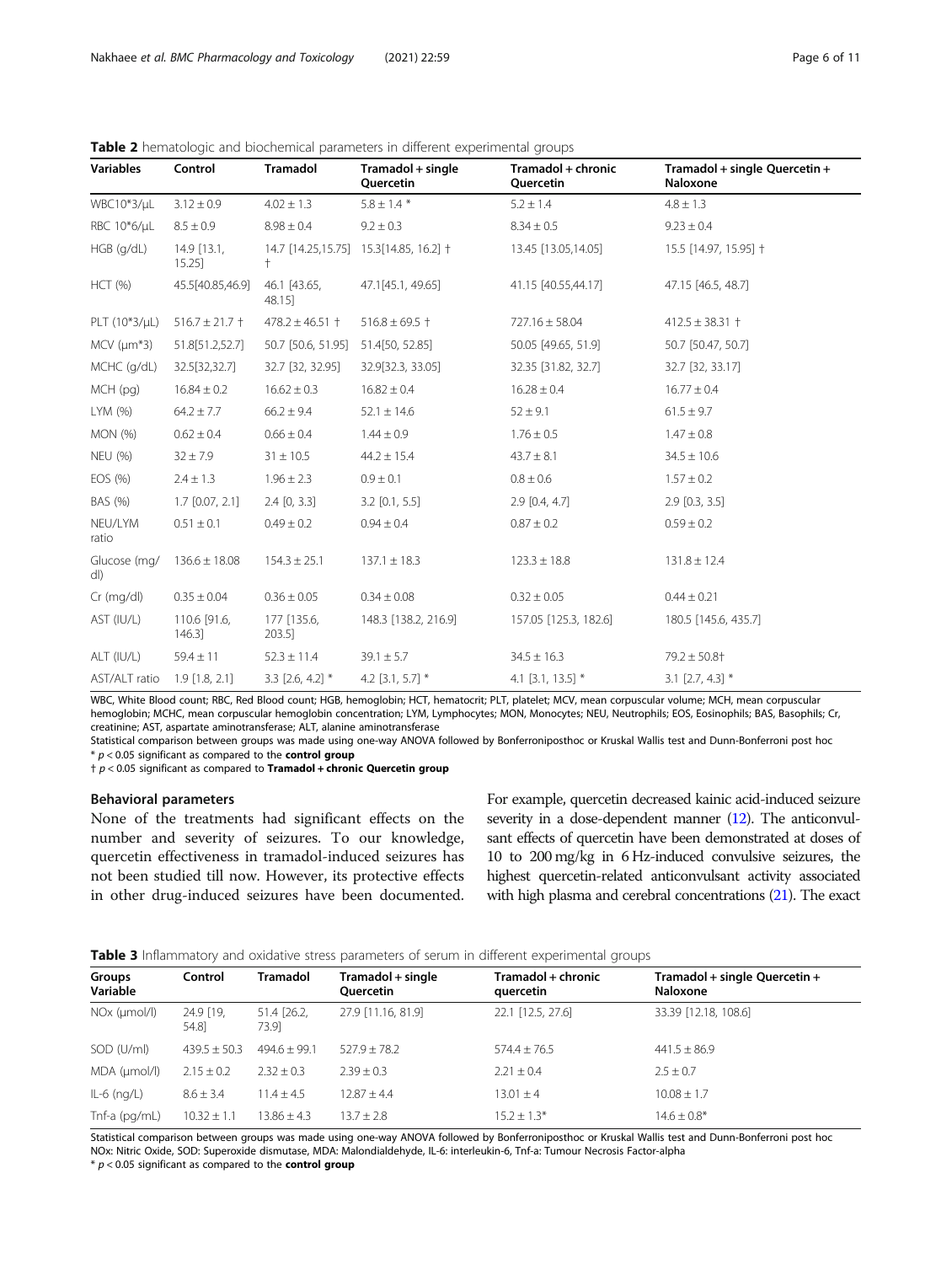| <b>Groups Variable</b> |                                    | Control                       | Tramadol                | Tramadol + single<br>Quercetin                          | Tramadol + chronic<br>quercetin | Tramadol + single Quercetin +<br>Naloxone |  |
|------------------------|------------------------------------|-------------------------------|-------------------------|---------------------------------------------------------|---------------------------------|-------------------------------------------|--|
| Liver                  | SOD (U/<br>ml)                     | 628.36 [604.3,<br>712.7       | 673.3 [557.5,<br>686.71 | 726.5[580.3, 898.5]                                     | 617.8 [594.6, 644.3]            | 759.4 [590.6, 855.48]                     |  |
|                        | <b>NOx</b><br>$(\mu \text{mol/l})$ | $15.2 \pm 1.8$                | $14.5 \pm 2.1$          | $11.7 \pm 2.4$                                          | $10.6 \pm 0.5*$                 | $12.9 \pm 2.5$                            |  |
|                        | <b>MDA</b><br>$(\mu \text{mol/l})$ | $11.9 \pm 3.9$                | $8.7 \pm 2.2$           | $14.4 \pm 2.1***$ , † † †                               | $9.5 \pm 1.5$                   | $8.9 \pm 3.2$                             |  |
| Kidney                 |                                    | SOD(U/ml) $832.2 \pm 72.4$    | $665.2 \pm 78.7$        | $758.7 \pm 117.7$                                       | $686.4 \pm 83.7$                | $741.9 \pm 62.7$                          |  |
|                        | <b>NOx</b><br>$(\mu \text{mol/l})$ | $16.1 \pm 2.9$                | $21.3 \pm 8.3*$         | $16.8 \pm 2.2$                                          | $12.44 \pm 1.6***$              | $16.34 \pm 1.2$                           |  |
|                        | <b>MDA</b><br>$(\mu \text{mol/l})$ | $20 \pm 1.7$                  | $19 \pm 2.6$            | $21.5 \pm 1.8$                                          | $18.6 \pm 2.1$                  | $20.7 \pm 2.9$                            |  |
| Heart                  |                                    | $SOD(U/ml)$ 695.3 $\pm$ 183   | $792.3 \pm 136.7$       | $948 \pm 95$                                            | $725.3 \pm 268$                 | $651 \pm 120$                             |  |
|                        | <b>NOx</b><br>$(\mu \text{mol/l})$ |                               |                         | 11.2 [10.6,12.25] 11.06 [9.3, 13.1] 12.6 [10.5,15.6] †† | 11.9 [11.9, 14.1] ††            | 9.5 [7.08, 10.7]                          |  |
|                        | <b>MDA</b><br>$(\mu \text{mol/l})$ | $17.9 \pm 4.2$                | $10.2 \pm 2.5*$         | $9.4 \pm 0.7$ *                                         | $8.6 \pm 0.5*$                  | $8.9 \pm 0.9*$                            |  |
|                        | Cerebellum SOD(U/ml)               | $292.3 \pm 21.26$             | $319.8 \pm 35.5$        | $298.6 \pm 19.7$                                        | $278.9 \pm 20.7$                | $295.5 \pm 27.06$                         |  |
|                        | <b>NOx</b><br>$(\mu \text{mol/l})$ | $8.08 \pm 1.3$                | $7.5 \pm 0.6$           | $7.64 \pm 1.2$                                          | $8.49 \pm 1.4$                  | $8.01 \pm 1.5$                            |  |
|                        | <b>MDA</b><br>$(\mu \text{mol/l})$ | $5.6 \pm 1.3$                 | $4.5 \pm 1.1$           | $5.3 \pm 0.4$                                           | $5.8 \pm 0.6$                   | $5.3 \pm 1.5$                             |  |
| Cortex                 |                                    | $SOD(U/ml)$ 258.9 $\pm$ 15.32 | $275.7 \pm 23.1$        | $272.2 \pm 17.5$                                        | $260.1 \pm 14.58$               | $273.08 \pm 10.11$                        |  |
|                        | <b>NOx</b><br>$(\mu \text{mol/l})$ | $3.46 \pm 0.8$                | $4.1 \pm 2.2$           | $2.65 \pm 1.04$ † †                                     | $1.53 \pm 0.7$ † †              | $6 \pm 1.68*$                             |  |
|                        | <b>MDA</b><br>$(\mu \text{mol/l})$ | 4.86 [4.03, 5.6]              | $4.6$ [ $4.2$ , $6.7$ ] | 4.9 [4.4, 6.1]                                          | 4.6 [4.2,6.1]                   | $4.5$ [4.4, 5.2]                          |  |
| Adrenal                | SOD(U/ml)                          | $577.3 \pm 77.2$              | $572 \pm 50.5$          | $576.6 \pm 85.9$                                        | $460.9 \pm 48.4$                | $584 \pm 135$                             |  |
|                        | <b>NOx</b><br>$(\mu \text{mol/l})$ | $17.6 \pm 3.5$                | $17.1 \pm 3.1$          | $15.7 \pm 4.2$                                          | $15.3 \pm 1.4$                  | $14.5 \pm 2.8$                            |  |
|                        | <b>MDA</b><br>$(\mu \text{mol/l})$ | $4.5$ [4.1, 4.8]              | $3.02$ [2.6, 3.3]       | $2.4$ [2.2,3.1] *                                       | $2.06$ [1.9, 2.2] *,**          | $2.3$ [2.1, 2.3] $*$                      |  |

<span id="page-6-0"></span>Table 4 Oxidative stress parameters of organs in different experimental groups

 $*$   $p < 0.05$  significant as compared to the **control group** 

 $**$   $p < 0.05$  significant as compared to **tramadol group** 

 $\uparrow$   $p$  < 0.05 significant as compared to **Tramadol + chronic Quercetin group** 

 $\uparrow\uparrow p$  < 0.05 significant as compared to **Tramadol + single Quercetin + Naloxone** 

Statistical comparison between groups was made using one-way ANOVA followed by Bonferroni post hoc or Kruskal Wallis test and Dunn-Bonferroni post hoc Values are mean  $\pm$  SD or median [IOR]

anticonvulsant effects of quercetin and other flavonoids are not well-known, possibly mediated by their interactions with GABA receptors, glycine ([35\)](#page-9-0), acetylcholine [\(21](#page-9-0)), serotonin receptors [\(36\)](#page-9-0), and adenosine [\(37](#page-9-0)).

#### Hematologic and biochemical parameters

In our study, chronic administration of quercetin had effects on some hematological parameters, including decreased hemoglobin level and increased platelet count. It has been reported that the oral administration of quercetin decreased hemoglobin and hematocrit at 30, 300, or 3000 mg/kg within 28 days ([32](#page-9-0)). Another study did not document any statistically significant changes in hematologic parameters along with chlorpyrifos in the quercetin treatment group compared to the control group ([38\)](#page-9-0). In contrast, some others reported beneficial effects of quercetin on RBC and hematocrit [\(39](#page-9-0)). The platelet rates' values were significantly increased with simultaneous quercetin administration and polychlorinated biphenyls [\(40](#page-9-0)) or acute and sub-chronic manganese administration  $(41)$  $(41)$ . Some studies have shown an inhibition of platelet aggregation following supplementation with flavonoids in vivo ([42](#page-9-0), [43\)](#page-9-0). In an in vivo study, quercetin inhibited platelet activation by interacting with cell membranes by not scavenging free radicals [\(43](#page-9-0)). Other animal studies have shown unaltered blood platelet counts in treatment with quercetin ([44](#page-9-0), [45\)](#page-9-0). Also, tramadol is reported to cause experimental animals to experience hepatotoxicological variation in acute and chronic administration  $(46, 47)$  $(46, 47)$  $(46, 47)$ . The present study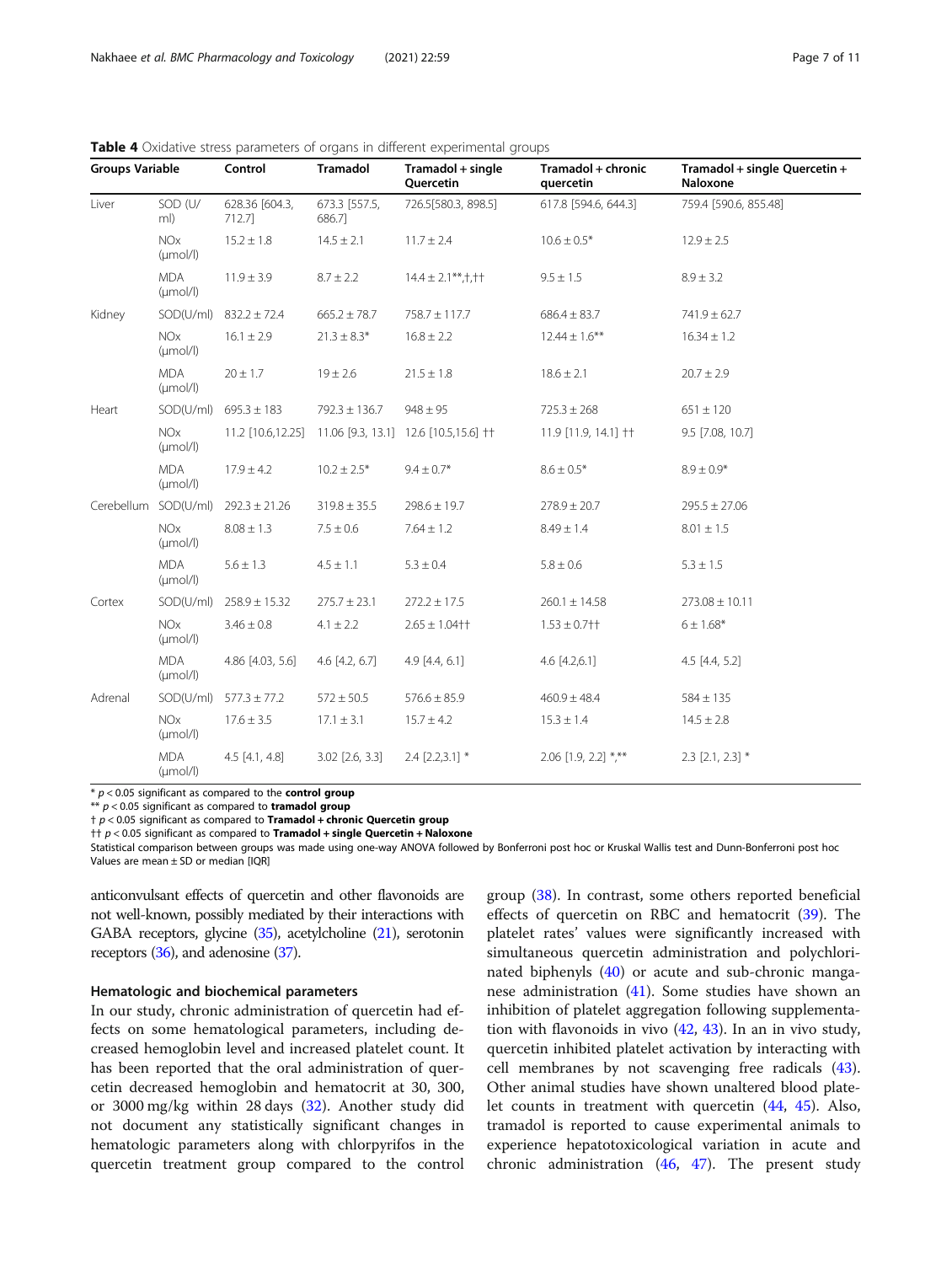results indicated that TRM led to the increased AST/ ALT ratio in the serum related to male rats. A muscle injury due to tramadol-induced seizures should be considered for an increase in these enzymes.

#### Inflammatory and oxidative stress parameters

The levels of some oxidative stress markers in the tramadol group were no different than in the control group. Some studies have shown that chronic and acute administration of tramadol can lead to increased oxidative stress in the body ([7,](#page-8-0) [10,](#page-8-0) [48](#page-9-0)–[50](#page-10-0)). Some others have reported lower MDA levels in the tramadol receiving groups than in the control group. This confirms the hypothesis, which claims that tramadol reduces the effects of oxidative stress via peroxyl radicals scavenging. Also, in that study, the SOD data supported the possibility of a tramadol antioxidant effect when the drug is used during the pre-ischemic period ([51\)](#page-10-0). The differences in study design and experimental models may explain the discrepancies. In this study, the animals received acute on chronic administration of tramadol. The initial dose of tramadol may cause tolerance ([52\)](#page-10-0) and reduce adverse effects. Therefore, these results indicate the need for further studies.

The MDA content can be used to estimate the extent of lipid peroxidation [\(53\)](#page-10-0). In the current study, all types of quercetin administration effectively reduced the MDA content of adrenal tissue. The increase of malondialdehyde in the liver in the acute quercetin group, which has not been seen in the chronic quercetin and naloxonequercetin groups, presumably results from liver enzyme induction quercetin or positive effects of naloxone. However, we have not undertaken biochemical studies to verify this assumption. Our results also showed that chronic administration of quercetin in tramadol overdose decreased NOx formation in the liver, cortex, and kidneys, but not in the heart. As a member of the flavonoids family, Quercetin is demonstrated to function as a scavenger of both different reactive oxygen species and antioxidant activity [\(54](#page-10-0)). These support previous studies on different induced oxidative stressors [\(55](#page-10-0)). Quercetin administered orally and intraperitoneally can decrease the MDA level, which is induced by numerous toxins in rats ([54\)](#page-10-0). This ameliorative impact might be because of their greater diffusion into membranes, enabling them to scavenge free radicals at various sites [\(56\)](#page-10-0) and regenerate exogenous and endogenous antioxidants, such as vitamins C and E as well as glutathione [\(45](#page-9-0)).

Cellular studies have revealed that quercetin can generate antioxidant and pro-oxidant impacts under certain conditions [\(57\)](#page-10-0). It has been argued that the cellular oxidative balance and glutathione (GSH) content have an essential role in determining these effects ([57\)](#page-10-0). The quercetin pro-oxidant activity might have an autooxidizing capacity or might be able to convert to orthosemiquinone and ortho-quinone/quinone methide intermediates through enzymatic oxidation, which may contribute to ROS generation and GSH depletion [\(58](#page-10-0), [59](#page-10-0)). The activities of antioxidant enzymes have also been reported to be inhibited or increased by quercetin ([44](#page-9-0)–[46](#page-9-0)), and it depends on the experimental model [\(60](#page-10-0)–[62](#page-10-0)) or the dose of the drug. Nevertheless, the significance of this mechanism has not been thoroughly resolved in vivo. It has been demonstrated that quercetin concentrations of up to 10 μM can protect fibroblasts from oxidative stress-induced damage and that following pretreatment with quercetin concentrations of 30 μM, cytotoxicity occurred instead [\(63\)](#page-10-0).

Additionally, the results revealed that the naloxone and quercetin co-treatment has toxic effects in cortex and liver tissues, compared to chronic quercetin administration, suggesting that naloxone has an adverse effect on some oxidative and liver function parameters. Most guidelines recommend naloxone as the first method of management in opioid poisoning, and there are some controversies between studies regarding using naloxone in tramadol overdose because of the possible risk for seizure [\(64](#page-10-0)–[68\)](#page-10-0).

In contrast to our results, in some reports  $(69)$  $(69)$ , the quercetin anti-inflammatory effect was correlated with its free radical scavenging and anti-oxidative features; thus, eliminating reactive oxygen species can simultaneously prevent oxidation and inhibit inflammation. It has been noted that reactive oxygen species and the oxidation process contribute to the inflammatory responses via activating transfer variables, including nuclear factorκ-gene binding (NF-κB) ([70\)](#page-10-0). Further, NF-κB has the capacity to induce TNF- $\alpha$  cytokine production [\(71](#page-10-0)). An in vivo study on mice reported a reduced inflammatory gene expression using the quercetin enriched diet [\(72](#page-10-0)). However, studies performed on healthy human volunteers with the help of quercetin demonstrated no effects on inflammatory agents existing in human blood ([73\)](#page-10-0).

#### Limitation

This study has some limitations that should be taken into consideration for interpreting the data. First, based on the animal study design, the findings can only be indicative rather than representative of humans' complicated clinical situations. However, our model showed tramadol-induced seizures similar to that documented in humans [\(74](#page-10-0)–[76](#page-10-0)). Second, the dose dependence effects of quercetin and its histopathological alteration were not investigated in this study. Third, we did not assess possible mechanisms by which quercetin alters hematologic, oxidative, and inflammatory parameters. Fourth, the seizures parameters were evaluated using visual assessment; other assessment methods are suggested for future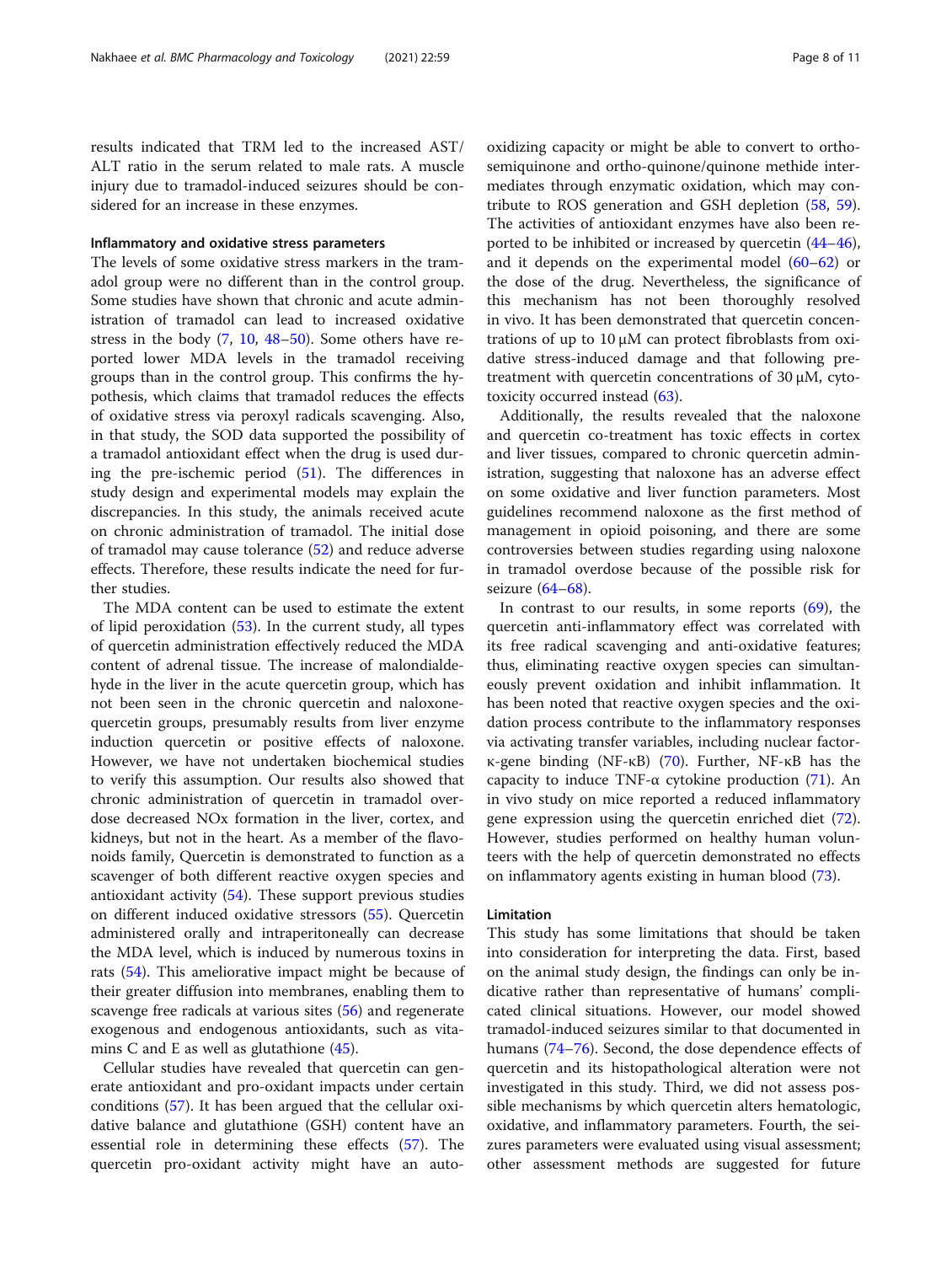<span id="page-8-0"></span>studies. Moreover, further experimental research is required to reveal the effectiveness of quercetin in a different type of tramadol administration and the molecular pathways of quercetin's effects on tramadol overdose with more powerful methods that provides more robust results.

### Conclusion

None of the treatments had significant effects on the number and severity of seizures. Within the limitation of the animal model study, it can be concluded that acute on chronic administration of tramadol induced a significant increase in AST levels. Besides, chronic supplementation with quercetin during the experimental period decreased oxidative/nitrosative stress in the heart, adrenal, liver and kidney tissues. On the other hand, it imposed thrombocyte imbalance. Quercetin and naloxone decreased oxidative stress in the heart and adrenal tissue; however, they adversely affected cortex tissue. Contrary to the inconsistent effect of quercetin on liver tissue, a single dose of quercetin similar to its chronic administration reduced cardiac oxidative stress.

#### Abbreviations

TRM: Tramadol; ROS: reactive oxygen species; NF-κB: nuclear factor-kappaB; IP: intraperitoneal; TBA: thiobarbituric acid; SOD: superoxide dismutase; ANOVA: one-way analysis of variance; GSH: glutathione; NF-κB: Nuclear factor-kappa B; CBC: complete blood count; WBC: White Blood count; RBC: Red Blood count; HGB: hemoglobin; HCT: hematocrit; PLT: platelet; MCV: mean corpuscular volume; MCH: mean corpuscular hemoglobin; MCHC: mean corpuscular hemoglobin concentration; LYM: Lymphocytes; MON: Monocytes; NEU: Neutrophils; EOS: Eosinophils; BAS: Basophils; Cr: creatinine; AST: aspartate aminotransferase; ALT: alanine aminotransferase; NOx: Nitric Oxide metabolites (nitrate+ nitrite); SOD: Superoxide dismutase; MDA: Malondialdehyde; IL-6: interleukin-6; Tnf-a: Tumour Necrosis Factoralpha

#### Acknowledgements

Not applicable.

#### Authors' contributions

SN, KF, EM, MF, OM contributed to the manuscript's conception, design, and preparation. SN, KF, MA, OM contributed to conducting experiments, acquisition, analysis, and interpretation. SN, KF, EM, MF, MA, OM made substantial contributions in drafting the manuscript and revising it critically for important intellectual content. All authors have read and approved the final version of the manuscript.

#### Funding

This investigation was supported by the research council of the Birjand University of Medical Sciences (with the grant number: 455668), Birjand, Iran, and Iran National Science Foundation (INSF) (with the grant number: 97012231). The funding body had no role in the design of the study and collection, analysis, and interpretation of data and in writing the manuscript.

#### Availability of data and materials

The datasets are available from the corresponding author on formal and logical requests.

#### **Declarations**

#### Ethics approval and consent to participate

All experiments and treatments of rats were conducted according to the international laws of handling laboratory animals. The study protocol was also confirmed by the ethics committee of Birjand University of medical sciences (code: IR.BUMS.REC.1397.194). The study is reported in accordance with ARRIVE guidelines.

#### Consent for publication

Not applicable.

#### Competing interests

The authors take full responsibility for the writing and content of this article and confirm that there are no conflicts of interest associated with this academic publication.

#### Author details

<sup>1</sup>Medical Toxicology and Drug Abuse Research Center (MTDRC), Birjand University of Medical Sciences (BUMS), Birjand, Iran. <sup>2</sup>Cardiovascular Diseases Research Center, Birjand University of Medical Sciences, Birjand, Iran. <sup>3</sup>Mel and Enid Zuckerman College of Public Health, University of Arizona, Tucson, AZ, USA.

#### Received: 25 February 2021 Accepted: 13 October 2021 Published online: 19 October 2021

#### References

- 1. Szkutnik-Fiedler D, Kus K, Ratajczak P, Antoniów M, Nowakowska E, Grześkowiak E. Coadministration of tramadol with aripiprazole and venlafaxine—the effect on spatial memory functions in male rats. Pharmacol Rep. 2016;68(2):451–6. <https://doi.org/10.1016/j.pharep.2015.11.003>.
- 2. Shadnia S, Brent J, Mousavi-Fatemi K, Hafezi P, Soltaninejad K. Recurrent seizures in tramadol intoxication: implications for therapy based on 100 patients. Basic & clinical pharmacology & toxicology. 2012;111(2):133–6. <https://doi.org/10.1111/j.1742-7843.2012.00874.x>.
- 3. Baghishani F, Mohammadipour A, Hosseinzadeh H, Hosseini M, Ebrahimzadeh-bideskan A. The effects of tramadol administration on hippocampal cell apoptosis, learning and memory in adult rats and neuroprotective effects of crocin. Metab Brain Dis. 2018;33(3):1–10. [https://](https://doi.org/10.1007/s11011-018-0194-6) [doi.org/10.1007/s11011-018-0194-6.](https://doi.org/10.1007/s11011-018-0194-6)
- 4. Lagard C, Malissin I, Indja W, Risède P, Chevillard L, Mégarbane B. Is naloxone the best antidote to reverse tramadol-induced neuro-respiratory toxicity in overdose? An experimental investigation in the rat. Clin Toxicol. 2017;56(8):1–7. [https://doi.org/10.1080/15563650.2017.1401080.](https://doi.org/10.1080/15563650.2017.1401080)
- Lagard C, Chevillard L, Malissin I, Risède P, Callebert J, Labat L, et al. Mechanisms of tramadol-related neurotoxicity in the rat: does diazepam/ tramadol combination play a worsening role in overdose? Toxicol Appl Pharmacol. 2016;310:108–19. [https://doi.org/10.1016/j.taap.2016.09.013.](https://doi.org/10.1016/j.taap.2016.09.013)
- 6. Bameri B, Shaki F, Ahangar N, Ataee R, Samadi M, Mohammadi H. Evidence for the involvement of the dopaminergic system in seizure and oxidative damage induced by tramadol. Int J Toxicol. 2018;37(2):164–70. [https://doi.](https://doi.org/10.1177/1091581817753607) [org/10.1177/1091581817753607.](https://doi.org/10.1177/1091581817753607)
- 7. Abdel-Zaher AO, Abdel-Rahman MS, ELwasei FM. Protective effect of Nigella sativa oil against tramadol-induced tolerance and dependence in mice: role of nitric oxide and oxidative stress. Neurotoxicology. 2011;32(6):725–33. [https://doi.org/10.1016/j.neuro.2011.08.001.](https://doi.org/10.1016/j.neuro.2011.08.001)
- 8. Mohamed TM, Ghaffar HMA, El Husseiny RM. Effects of tramadol, clonazepam, and their combination on brain mitochondrial complexes. Toxicol Ind Health. 2015;31(12):1325–33. [https://doi.org/10.1177/0748233](https://doi.org/10.1177/0748233713491814) [713491814](https://doi.org/10.1177/0748233713491814).
- 9. Mohamed HM, Mahmoud AM. Chronic exposure to the opioid tramadol induces oxidative damage, inflammation and apoptosis, and alters cerebral monoamine neurotransmitters in rats. Biomed Pharmacother. 2019;110:239– 47. [https://doi.org/10.1016/j.biopha.2018.11.141.](https://doi.org/10.1016/j.biopha.2018.11.141)
- 10. Ghoneim FM, Khalaf HA, Elsamanoudy AZ, Helaly AN. Effect of chronic usage of tramadol on motor cerebral cortex and testicular tissues of adult male albino rats and the effect of its withdrawal: histological, immunohistochemical and biochemical study. Int J Clin Exp Pathol. 2014; 7(11):7323–41.
- 11. Eizadi-Mood N, Ozcan D, Sabzghabaee AM, Mirmoghtadaee P, Hedaiaty M. Does naloxone prevent seizure in tramadol intoxicated patients? Int J Prev Med. 2014;5(3):302–7.
- 12. Moghbelinejad S, Alizadeh S, Mohammadi G, Khodabandehloo F, Rashvand Z, Najafipour R, et al. The effects of quercetin on the gene expression of the GABA a receptor α5 subunit gene in a mouse model of kainic acid-induced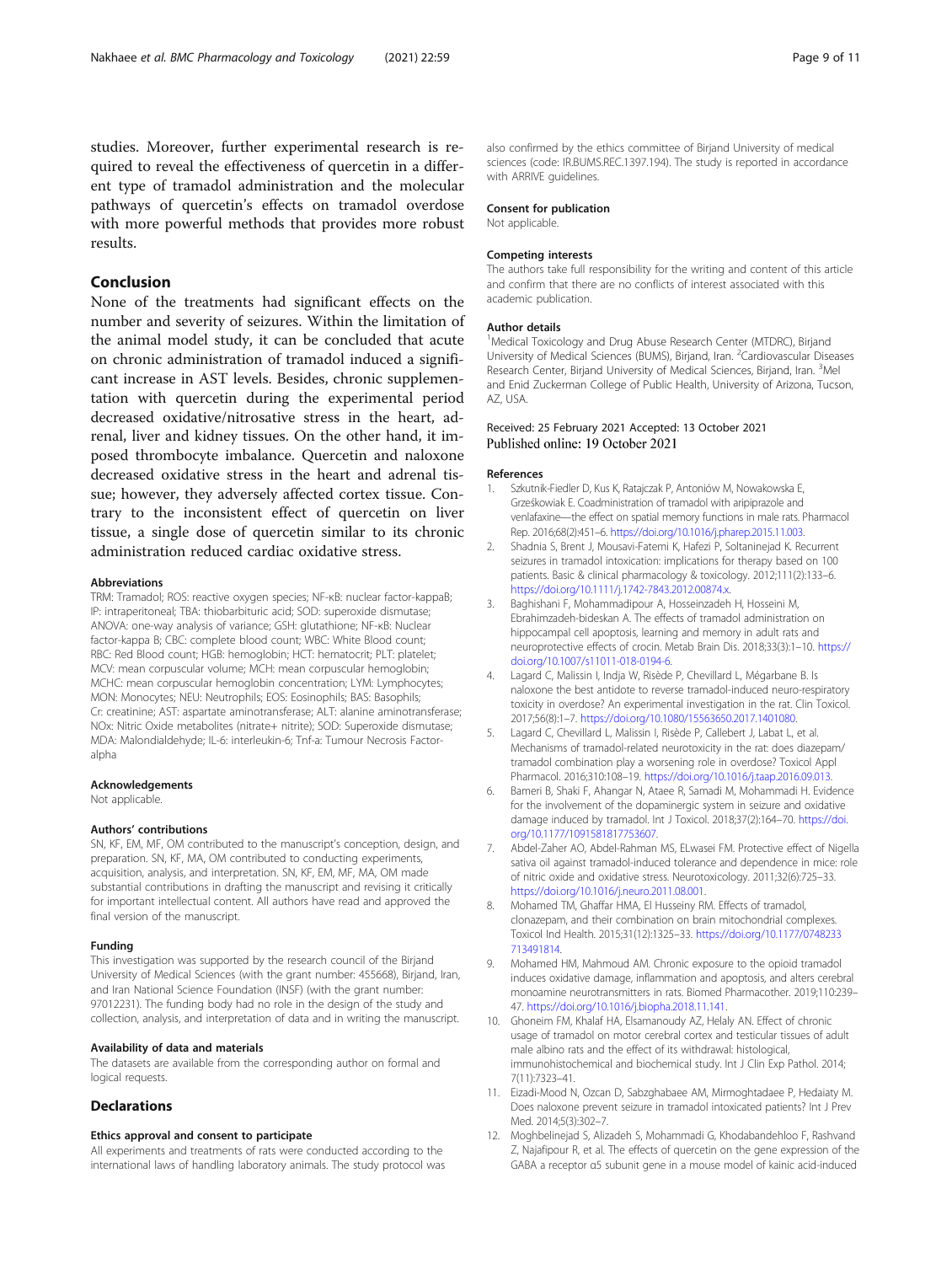<span id="page-9-0"></span>seizure. J Physiol Sci. 2017;67(2):339–43. [https://doi.org/10.1007/s12576-016-](https://doi.org/10.1007/s12576-016-0497-5) [0497-5.](https://doi.org/10.1007/s12576-016-0497-5)

- 13. Nassiri-Asl M, Hajiali F, Taghiloo M, Abbasi E, Mohseni F, Yousefi F. Comparison between the effects of quercetin on seizure threshold in acute and chronic seizure models. Toxicol Ind Health. 2016;32(5):936–44. [https://](https://doi.org/10.1177/0748233713518603) [doi.org/10.1177/0748233713518603.](https://doi.org/10.1177/0748233713518603)
- 14. Kumar M, Kasala ER, Bodduluru LN, Kumar V, Lahkar M. Molecular and biochemical evidence on the protective effects of quercetin in isoproterenol-induced acute myocardial injury in rats. J Biochem Mol Toxicol. 2017;31(1):1–8. [https://doi.org/10.1002/jbt.21832.](https://doi.org/10.1002/jbt.21832)
- 15. Roslan J, Giribabu N, Karim K, Salleh N. Quercetin ameliorates oxidative stress, inflammation and apoptosis in the heart of streptozotocinnicotinamide-induced adult male diabetic rats. Biomed Pharmacother. 2017; 86:570–82. [https://doi.org/10.1016/j.biopha.2016.12.044.](https://doi.org/10.1016/j.biopha.2016.12.044)
- 16. Zakaria N, Khalil SR, Awad A, Khairy GM. Quercetin reverses altered energy metabolism in the heart of rats receiving Adriamycin chemotherapy. Cardiovasc Toxicol. 2018;18(2):109–19. <https://doi.org/10.1007/s12012-017-9420-4>.
- 17. Vieira EK, Bona S, Di Naso FC, Porawski M, Tieppo J, Marroni NP. Quercetin treatment ameliorates systemic oxidative stress in cirrhotic rats. ISRN gastroenterology. 2011;2011:1–6. [https://doi.org/10.5402/2011/604071.](https://doi.org/10.5402/2011/604071)
- 18. Zhou J, Zhou S, Gao Y, Zeng S, Modulatory effects of quercetin on hypobaric hypoxic rats. Eur J Pharmacol. 2012;674(2–3):450–4. [https://doi.](https://doi.org/10.1016/j.ejphar.2011.11.028) [org/10.1016/j.ejphar.2011.11.028.](https://doi.org/10.1016/j.ejphar.2011.11.028)
- 19. Abdalla FH, Schmatz R, Cardoso AM, Carvalho FB, Baldissarelli J, de Oliveira JS, et al. Quercetin protects the impairment of memory and anxiogenic-like behavior in rats exposed to cadmium: possible involvement of the acetylcholinesterase and Na+, K+-ATPase activities. Physiol Behav. 2014;135: 152–67. <https://doi.org/10.1016/j.physbeh.2014.06.008>.
- 20. Nassiri-Asl M, Moghbelinejad S, Abbasi E, Yonesi F, Haghighi M-R, Lotfizadeh M, et al. Effects of quercetin on oxidative stress and memory retrieval in kindled rats. Epilepsy Behav. 2013;28(2):151–5. [https://doi.org/10.1016/j.](https://doi.org/10.1016/j.yebeh.2013.04.019) [yebeh.2013.04.019.](https://doi.org/10.1016/j.yebeh.2013.04.019)
- 21. Nieoczym D, Socała K, Raszewski G, Wlaź P. Effect of quercetin and rutin in some acute seizure models in mice. Prog Neuro-Psychopharmacol Biol Psychiatry. 2014;54:50–8. [https://doi.org/10.1016/j.pnpbp.2014.05.007.](https://doi.org/10.1016/j.pnpbp.2014.05.007)
- 22. Joshi D, Naidu P, Singh A, Kulkarni S. Protective effect of quercetin on alcohol abstinence-induced anxiety and convulsions. J Med Food. 2005;8(3): 392–6. <https://doi.org/10.1089/jmf.2005.8.392>.
- 23. Nitsinskaya L, Ekimova I, Guzhova I, Feizulaev B, Pastukhov YF. Effects of quercetin on the severity of chemically induced convulsions and 70-kDal heat shock protein content in brain structures in rats. Neurosci Behav Physiol. 2011;41(7):680–6. <https://doi.org/10.1007/s11055-011-9472-z>.
- 24. Costa LG, Garrick JM, Roquè PJ, Pellacani C. Mechanisms of neuroprotection by quercetin: counteracting oxidative stress and more. Oxidative Med Cell Longev. 2016;2016:1–10. <https://doi.org/10.1155/2016/2986796>.
- 25. Arifin WN, Zahiruddin WM. Sample size calculation in animal studies using resource equation approach. The Malaysian journal of medical sciences: MJMS. 2017;24(5):101–5. [https://doi.org/10.21315/mjms2017.24.5.11.](https://doi.org/10.21315/mjms2017.24.5.11)
- 26. Farrokhfall K, Khoshbaten A, Zahediasl S, Mehrani H, Karbalaei N. Improved islet function is associated with anti-inflammatory, antioxidant and hypoglycemic potential of cinnamaldehyde on metabolic syndrome induced by high tail fat in rats. J functional foods. 2014;10:397–406.
- 27. Farrokhfall K, Hashtroudi MS, Ghasemi A, Mehrani H. Comparison of inducible nitric oxide synthase activity in pancreatic islets of young and aged rats. Iranian journal of basic medical sciences. 2015;18(2):115–21.
- 28. Ataie Z, Mehrani H, Ghasemi A, Farrokhfall K. Cinnamaldehyde has beneficial effects against oxidative stress and nitric oxide metabolites in the brain of aged rats fed with long-term, high-fat diet. J Funct Foods. 2019;52:545–51. <https://doi.org/10.1016/j.jff.2018.11.038>.
- 29. Uchiyama M, Mihara M. Determination of malonaldehyde precursor in tissues by thiobarbituric acid test. Anal Biochem. 1978;86(1):271–8. [https://](https://doi.org/10.1016/0003-2697(78)90342-1) [doi.org/10.1016/0003-2697\(78\)90342-1.](https://doi.org/10.1016/0003-2697(78)90342-1)
- 30. Abarikwu SO. Protective effect of quercetin on atrazine-induced oxidative stress in the liver, kidney, brain, and heart of adult Wistar rats. Toxicol Int. 2014;21(2):148–55. [https://doi.org/10.4103/0971-6580.139794.](https://doi.org/10.4103/0971-6580.139794)
- 31. García-Saura MF, Galisteo M, Villar IC, Bermejo A, Zarzuelo A, Vargas F, et al. Effects of chronic quercetin treatment in experimental renovascular hypertension. Mol Cell Biochem. 2005;270(1–2):147–55. [https://doi.org/10.1](https://doi.org/10.1007/s11010-005-4503-0) [007/s11010-005-4503-0.](https://doi.org/10.1007/s11010-005-4503-0)
- 32. Ruiz MJ, Fernández M, Estela JM, Asensi MÁ, Mañes J, Picó Y. Short-term oral toxicity of quercetin and pterostibene in Swiss mice. Toxicol Lett. 2006;164: S275–S6. [https://doi.org/10.1016/j.toxlet.2006.07.232.](https://doi.org/10.1016/j.toxlet.2006.07.232)
- 33. Barrenetxe J, Aranguren P, Grijalba A, Martinez-Penuela J, Marzo F, Urdaneta E. Effect of dietary quercetin and sphingomyelin on intestinal nutrient absorption and animal growth. Br J Nutr. 2006;95(3):455–61. [https://doi.](https://doi.org/10.1079/BJN20051651) [org/10.1079/BJN20051651.](https://doi.org/10.1079/BJN20051651)
- 34. Bailey SA, Zidell RH, Perry RW. Relationships between organ weight and body/brain weight in the rat: what is the best analytical endpoint? Toxicol Pathol. 2004;32(4):448–66. <https://doi.org/10.1080/01926230490465874>.
- 35. Lee B-H, Lee J-H, Yoon I-S, Lee J-H, Choi S-H, Pyo MK, Jeong SM, Choi WS, Shin TJ, Lee SM, Rhim H, Park YS, Han YS, Paik HD, Cho SG, Kim CH, Lim YH, Nah SY Human glycine α1 receptor inhibition by quercetin is abolished or inversed by α267 mutations in transmembrane domain 2. Brain Res 2007; 1161:1–10, 1, doi: [https://doi.org/10.1016/j.brainres.2007.05.057.](https://doi.org/10.1016/j.brainres.2007.05.057)
- 36. Lee B-H, Jung S-M, ngo Lee J-H, Kim J-H, Yoon I-S, Lee J-H, et al. Quercetin Inhibits the 5-Hydroxytryptamine Type 3 Receptormediated Ion Current by Interacting with Pre-Transmembrane Domain I. Molecules & Cells (Springer Science & Business Media BV). 2005;20(1).
- 37. Alexander SP. Flavonoids as antagonists at A1 adenosine receptors. Phytotherapy Research: An international journal devoted to pharmacological and toxicological evaluation of natural product derivatives. 2006;20(11):1009–12. [https://doi.org/10.1002/ptr.1975.](https://doi.org/10.1002/ptr.1975)
- 38. Uzun FG, Kalender Y. Chlorpyrifos induced hepatotoxic and hematologic changes in rats: the role of quercetin and catechin. Food Chem Toxicol. 2013;55:549–56. [https://doi.org/10.1016/j.fct.2013.01.056.](https://doi.org/10.1016/j.fct.2013.01.056)
- 39. Keskin E, DÖNMEZ NKG, Kandır S. Beneficial effect of quercetin on some Haematological parameters in Streptozotocin-induced diabetic rats. Bulletin of Environment, Pharmacology and Life Sciences. 2016;5(6):65–8.
- 40. Selvakumar K, Bavithra S, Suganya S, Ahmad Bhat F, Krishnamoorthy G, Arunakaran J. Effect of quercetin on haematobiochemical and histological changes in the liver of polychlorined biphenyls-induced adult male wistar rats. Journal of biomarkers. 2013;2013:1–12. [https://doi.org/10.1155/2013/](https://doi.org/10.1155/2013/960125) [960125](https://doi.org/10.1155/2013/960125).
- 41. Bahar E, Lee G-H, Bhattarai KR, Lee H-Y, Kim H-K, Handigund M, et al. Protective role of quercetin against manganese-induced injury in the liver, kidney, and lung; and hematological parameters in acute and subchronic rat models. Drug design, development and therapy. 2017;11:2605.
- 42. Mosawy S, Jackson D, Woodman O, Linden M. Treatment with quercetin and 3′, 4′-dihydroxyflavonol inhibits platelet function and reduces thrombus formation in vivo. J Thromb Thrombolysis. 2013;36(1):50–7. [https://doi.org/1](https://doi.org/10.1007/s11239-012-0827-2) [0.1007/s11239-012-0827-2.](https://doi.org/10.1007/s11239-012-0827-2)
- 43. Chen Y, Deuster P. Comparison of quercetin and dihydroquercetin: antioxidant-independent actions on erythrocyte and platelet membrane. Chem Biol Interact. 2009;182(1):7–12. <https://doi.org/10.1016/j.cbi.2009.06.007>.
- 44. Chouhan S, Yadav A, Kushwah P, Kaul RK, Flora SJ. Silymarin and quercetin abrogates fluoride induced oxidative stress and toxic effects in rats. Molecular & Cellular Toxicology. 2011;7(1):25–32. [https://doi.org/10.1007/](https://doi.org/10.1007/s13273-011-0004-2) [s13273-011-0004-2.](https://doi.org/10.1007/s13273-011-0004-2)
- 45. Dwivedi N, Flora S. Dose dependent efficacy of quercetin in preventing arsenic induced oxidative stress in rat blood and liver. Journal of Cell and Tissue Research. 2011;11(1):2605.
- 46. Nna VU, Akpan UP, Okon VE, Atangwho IJ. Hepatotoxicity following separate administration of two phosphodiesterase-5 inhibitors (sildenafil & tadalafil) and opioid (tramadol); evaluation of possible reversal following their withdrawal. Journal of Applied Pharmaceutical Science. 2015;5(08):105– 13. [https://doi.org/10.7324/JAPS.2015.50817.](https://doi.org/10.7324/JAPS.2015.50817)
- 47. Youssef H, Azza Z. Histopathological and biochemical effects of acute & chronic tramadol drug toxicity on liver, kidney and testicular function in adult male albino rats. J Med Toxicol Clin Forens Med. 2016;2(4):00060–8. <https://doi.org/10.15406/frcij.2016.02.00060>.
- 48. Awadalla EA, Salah-Eldin A-E. Histopathological and molecular studies on tramadol mediated hepato-renal toxicity in rats. J Pharm Biol Sci. 2015;10(6):  $90 - 102$
- 49. Baghishani F, Mohammadipour A, Hosseinzadeh H, Hosseini M, Ebrahimzadeh-bideskan A. The effects of tramadol administration on hippocampal cell apoptosis, learning and memory in adult rats and neuroprotective effects of crocin. Metab Brain Dis. 2018;33(3):907–16. <https://doi.org/10.1007/s11011-018-0194-6>.